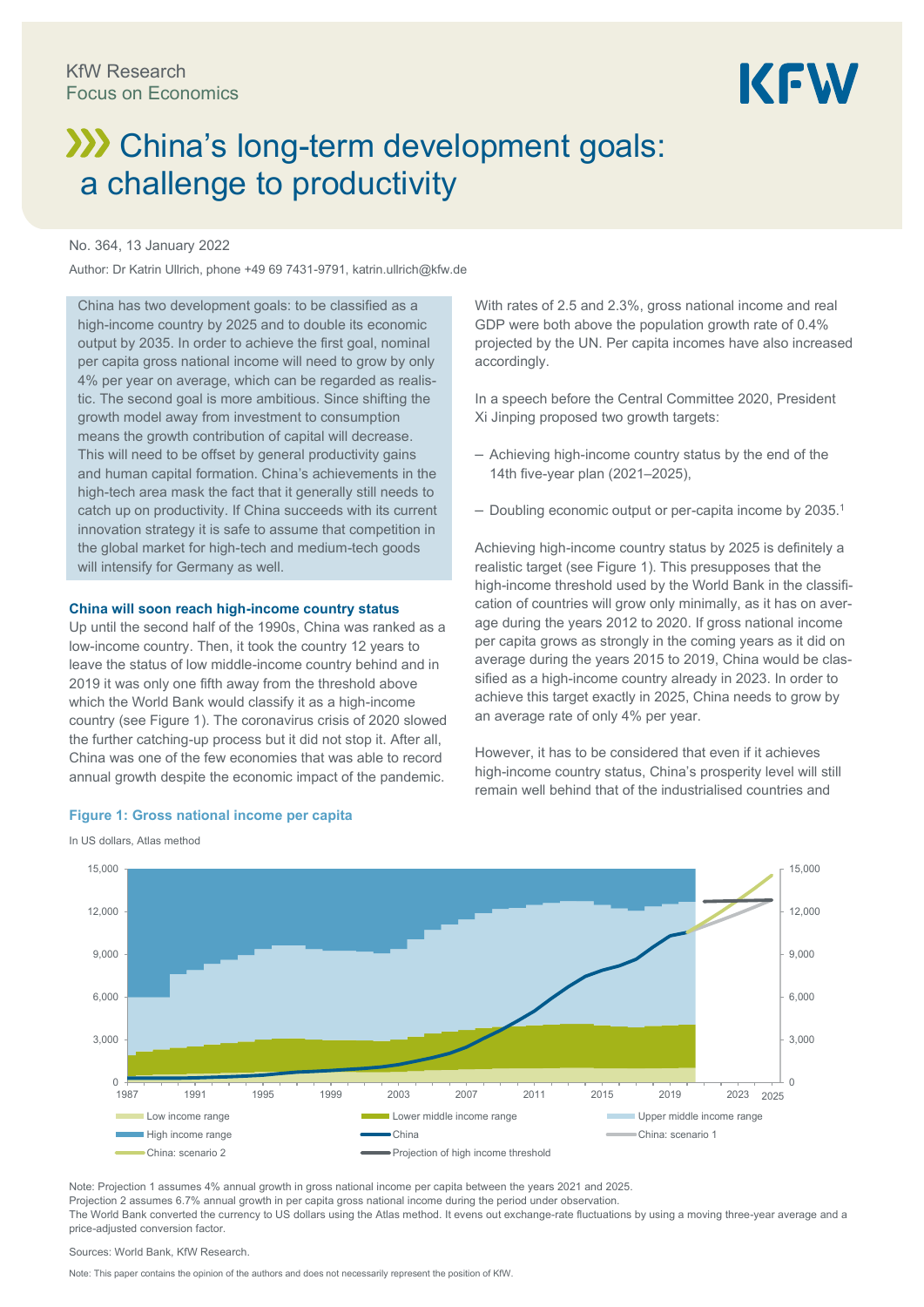## KfW Research

particularly the US, a frequently used benchmark. In 2019, per-capita gross national income in US dollars was only around 15% of the US average and 26% of the OECD average. Even if it is adjusted by purchasing power, it rises only to 25 and 35%. Even assuming China's continued growth, this substantial gap will be reduced only marginally.

#### **Doubling economic output is a more ambitious goal**

At first glance, doubling economic output by 2035 appears to be possible as well. After all, this can also be achieved even if real gross domestic product grows more slowly from year to year (see Figure 2). From the year 2022, which will remain characterised by catching-up effects from the coronavirus crisis, up to 2026 the IMF predicts that growth rates will slow from 5.6 to 4.9%. Thereafter, annual growth rates will be necessary that will slow from 4.6% in 2027 to 3.3% in 2035. This is in alignment with efforts to transform China's growth model. Shifting economic activity away from the strong focus on exports and investment to a greater prioritisation of domestic consumption and the services sector has already resulted in slower growth rates. To be sure, this process was interrupted by the coronavirus crisis because the recovery from the economic slump in the first quarter of 2020 was quicker for capital expenditure than for consumption.<sup>2</sup>

#### **Figure 2: Projection of China's real economic development up to 2035**



Note: Forecasts up to 2026.

Sources: IMF, KfW Research.

Another factor that contributed to this was that part of the economic support was in the form of public investment and that state-owned enterprises greatly expanded their fixed capital expenditure in the second quarter of 2020.<sup>3</sup> But China's structural transition towards consumption and services is likely to continue in the coming years even if the innovation initiatives are heavily focused on the manufacturing industry.

Even declining growth rates must also be achieved, however. Therefore, it is worthwhile taking a closer look at the individual sources of economic growth. $4$  To this end, we distinguish two different periods. The years 2000 to 2008 were characterised by China's integration into international value chains

after the country joined the World Trade Organisation in 2001. During this period it achieved very high average real gross domestic product growth rates of 10% per year. After the recovery from the global economic and financial crisis and up to the coronavirus crisis (2012 to 2019), the average annual growth rate was just 7%.

In both periods, capital services<sup>5</sup> contributed most to growth, even if their growth contribution was lower in the second period (see Figure 3). This illustrates once again how heavily the Chinese growth model is based on the expansion of capital stock. Even after the start of the readjustment of the growth strategy with the 12th five-year plan (2011–2015)<sup>6</sup>, capital has continued to play the dominant role for growth.

#### **Figure 3: Growth accounting for China's gross domestic product**





Note: Economic output is measured in constant US dollars so that the average real GDP growth rate was around 8.5% between 2000 and 2008 and around 4.1% between 2012 and 2019. The price-adjusted growth of economic output based on national currency results in the higher growth rates referred to in the text.

Sources: Feenstra, R. C., Inklaar, R. and Timmer, M. P. (2015), 'The Next Generation of the Penn World Table', American Economic Review, 105 (10), 3150–3182, available for download at www.ggdc.net/pwt, KfW Research.

Compared with capital, labour – as a combination of the number of employed persons and hours worked – makes only a low contribution to growth which fell again in the period from 2013 to 2019. The average increase in labour input has dropped from year to year already since the beginning of the 1970s. After 2015, working hours per worker have been nearly constant.

For the factor labour in particular, in addition to direct labour quantity it must be considered that the quality of labour input also plays a role. The skills and abilities of workers embodied in human capital made a higher contribution to the growth of economic output in the period from 2012 to 2019 than in the 2000s. China's good performance in the PISA studies<sup>7</sup> and the expansion of tertiary education $8$  underscore this development.

After the global economic and financial crisis, overall productivity growth has declined in China, as it has worldwide. While technical progress in China still contributed 3.3 percentage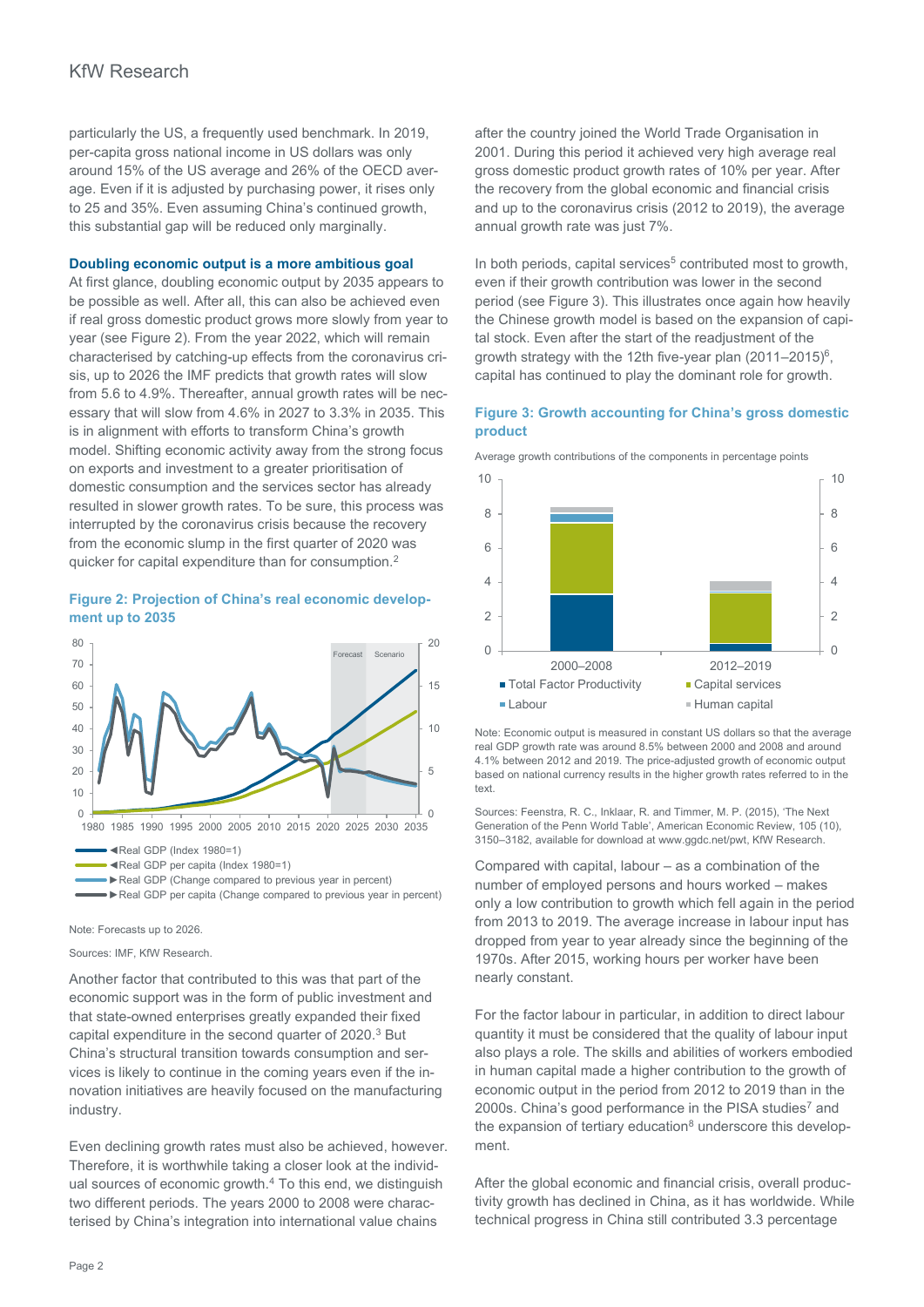points annually to GDP growth in the 2000s, that contribution has averaged a mere 0.5 percentage points after the global economic and financial crisis. The decline in productivity was even more pronounced than at global level, which can be attributed to China-specific factors such as the limited entry of productive manufacturing enterprises to the market and the insufficient reallocation of resources to highly productive enterprises.<sup>9</sup> Other factors were the infrastructure and real estate investment undertaken as part of the policy response to the economic and financial crisis, which typically have lower efficiency.

#### **Capital: high investment rate, low capital intensity and excess capacity**

The great importance of capital as a source of growth is reflected in the contribution of gross fixed capital formation to economic growth. It was 4.1 percentage points annually between 1978 and 2010 but still 2.9 percentage points annually between 2011 and 2020. This is also reflected in the investment to gross domestic product ratio. If this ratio is calculated on the basis of gross fixed capital formation, it was 29% in 1980, peaked at 44% in 2013 and decreased to 42% at the current margin in 2020.<sup>10</sup> Over the same period, the investment ratio across the average of the OECD countries did not climb above the 25% mark – with the exception of the first year (see Figure 4).

Despite the high investment ratio, capital intensity – capital stock per worker – remains low in an international comparison. The data of the Penn World Tables shows that China is not just below the global average but also very significantly below the OECD average (see Figure 5). The gap is primarily in the private sector, and although capital stock has grown strongly here it remains substantially below that of industrialised countries.<sup>11</sup> For public sector capital stock, on the other hand, China has already reached the OECD range. But as capital stock continues to grow, it becomes increasingly difficult to generate investment-driven growth. This is particularly clear from the rates of return of infrastructure investment and residential construction.<sup>12</sup>

#### **Figure 4: Investment ratio**

Gross fixed capital formation as a percentage of GDP



Sources: World Bank, KfW Research.

At the same time, various industries are experiencing excess capacity, which was also built up by (state-directed) investment.<sup>13</sup> In particular, this excess capacity came into focus in the coal, steel, aluminium and solar industries, as it has an effect on global markets. However, other industries are also affected.<sup>14</sup> Plans aimed at reducing this excess capacity have been pursued as part of supply-side structural reforms ever since 2015.<sup>15</sup> In April 2018 it was announced that excess capacity was to be reduced by having zombie enterprises leave the market. <sup>16</sup> A proposal from June 2019 pursues the same approach – to improve the mechanism for market exits.<sup>17</sup> Thus, the government has begun to tolerate defaults on bonds from both private and public enterprises in order to strengthen market forces and improve capital allocation.

#### **Figure 5: Capital intensity**

Capital stock in thousands 2017 USD and nominal purchasing power parities / employees, 2019, 175 countries.



Sources: Feenstra, R. C., Inklaar, R. and Timmer, M. P. (2015), , The Next Generation of the Penn World Table', American Economic Review, 105(10), 3150–3182, available for download a[t www.ggdc.net/pwt,](http://www.ggdc.net/pwt) KfW Research.

But moving away from investment as a growth engine is more easily said than done. After all, during the coronavirus crisis, too, China has again employed the instrument of infrastructure investment even for new and not just traditional infrastructure.<sup>18</sup> Increased infrastructure investment also appears to be the response to the current growth slowdown.<sup>19</sup>

#### **Workforce: population ageing vs. level of education**

To determine the growth contribution of the production factor labour, the first thing to look at is the amount of labour that goes into production. Population ageing is highly relevant for China as well. The UN estimates that the working-age population aged between 15 and 64 years in China fell for the first time in 2016 (see Figure 6). The most recent reports of the Chinese Bureau of Statistics show that declines were recorded already since 2014 and were steeper than reported by the UN to date. The increasing shift away from the one-child policy up to the approval of a third child are hardly expected to result in any substantial changes.<sup>20</sup> This is because the decline in fertility began even before the introduction of the one-child policy – also supported by the promotion of later marriage and fewer children – and can generally be observed where prosperity levels rise.<sup>21</sup>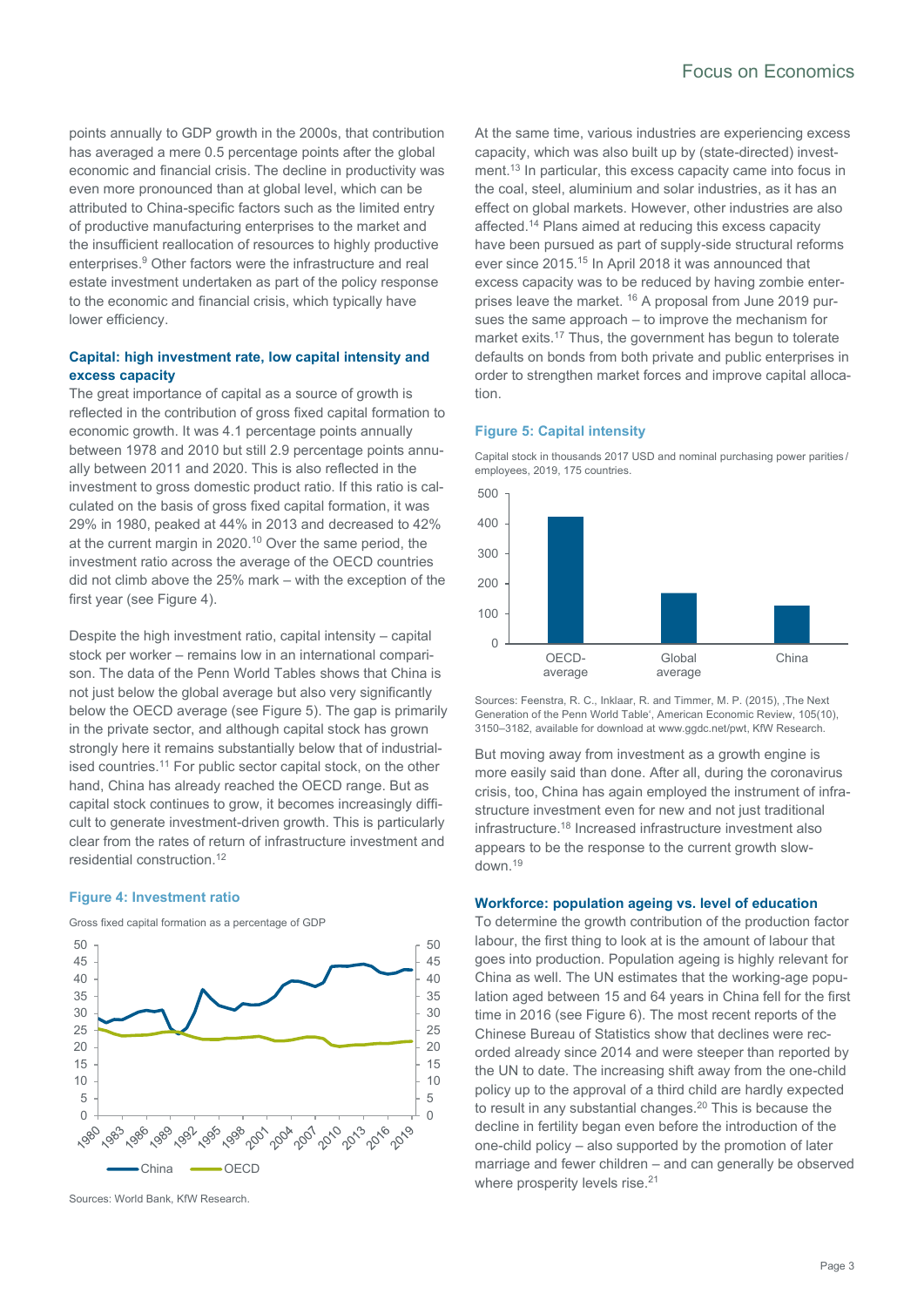### KfW Research

Responses to the loss of labour input can generally address the number of employable persons or the number of hours they spend working:

- ‒ Labour market participation is already quite high in international comparison. According to the ILO, in 2019 it was 76% among 15 to 64-year-olds in China and 73% in the OECD (men: China 83%, OECD: 80%; women: China 69%, OECD 65%). A further increase therefore appears to hold little promise.
- ‒ According to the ILO's calculations, the average weekly working time based on the number of 15 to 64-year-olds in China is 34 hours. This is higher than the global average of 27 hours, as well as the average of higher middle-income countries (30 hours) and high-income countries (28 hours). This, too, suggests little potential for a extensive expansion of labour input.
- ‒ The pension age is 60 years for men, 50 years for female blue-collar workers and 55 years for white-collar workers, allowing early retirement for specific groups of persons.<sup>22</sup> As early retirement is widespread, the average retirement age is 54 years.<sup>23</sup> The thresholds were established in the 1950s and are based on the life expectancy and socioeconomic conditions prevailing at the time and are well below the OECD average.<sup>24</sup> Accordingly, raising the retirement age offers potential for increasing labour input.

#### **Figure 6: Population aged between 15 and 64 years**

Annual growth rate in per cent.



Sources: CEIC, UNCTAD, KfW Research.

Already in recent decades, the contribution of labour quantity had little significance for growth and will tend to become a liability rather than a driver in the future. Furthermore, the gradual increase of the pension age that has been decided will take long to have an impact.<sup>25</sup>

The second option, which addresses labour input, is to improve its quality. This would further increase the contribution of human capital to economic growth. China has made great progress in education and achieved nearly universal access to primary and lower secondary school education. In the subjects of mathematics, science and literacy, the four provinces participating in the PISA study (Peking, Shanghai, Jiangsu und Zhejiang)<sup>26</sup> clearly scored higher than other high-performance countries. However, the urban-rural divide is wider than in other high-performance countries.<sup>27</sup> This is also visible in the school attendance rate after the end of compulsory education (see Figure 7).

#### **Figure 7: School attendance rate of children and teenagers**

In per cent.



Compulsory schooling usually begins at the age of six, but in some areas not until seven years, which explains the low rate among six-year-olds.

Source: UNICEF, National Bureau of Statistics of China, UNFPA (2015), Population Status of Children in China in 2015. Facts and Figures, p. 14.

There is also upside potential in early childhood education and care in China. The ECEC enrolment rate for children under the age of three is estimated at less than 10%, while it averages 33% in the OECD countries. Chinese parents and society at large both value vocational training qualifications in higher secondary schooling less than general tertiary education degrees.

#### **High share of high technology, low productivity**

The decline in total factor productivity following the economic and financial crisis is a phenomenon that was evident around the world. The decline in China was the result of global influencing factors as well as country-specific developments. Thus, at the beginning of the global economic and financial crisis in 2008, China's productivity gains were determined not just by improvements within the sectors but by the reallocation of resources away from agriculture to more productive industrial and services sectors. The reallocation from inefficient state-owned enterprises to more productive private enterprises was also of significance, however. <sup>28</sup> The subsequent decline in productivity in manufacturing was caused by a lack of market entries and exits of enterprises and a lack of reallocation from inefficient to efficient enterprises. The reforminduced convergence of state-owned enterprises towards the efficiency level of the private sector also came to a halt.

In industrial countries the reallocation of resources towards more efficient enterprises constitutes the main source of productivity growth. In this regard, China would have potential to grow more strongly. The defaults on bonds by both private and public sector enterprises which have been permitted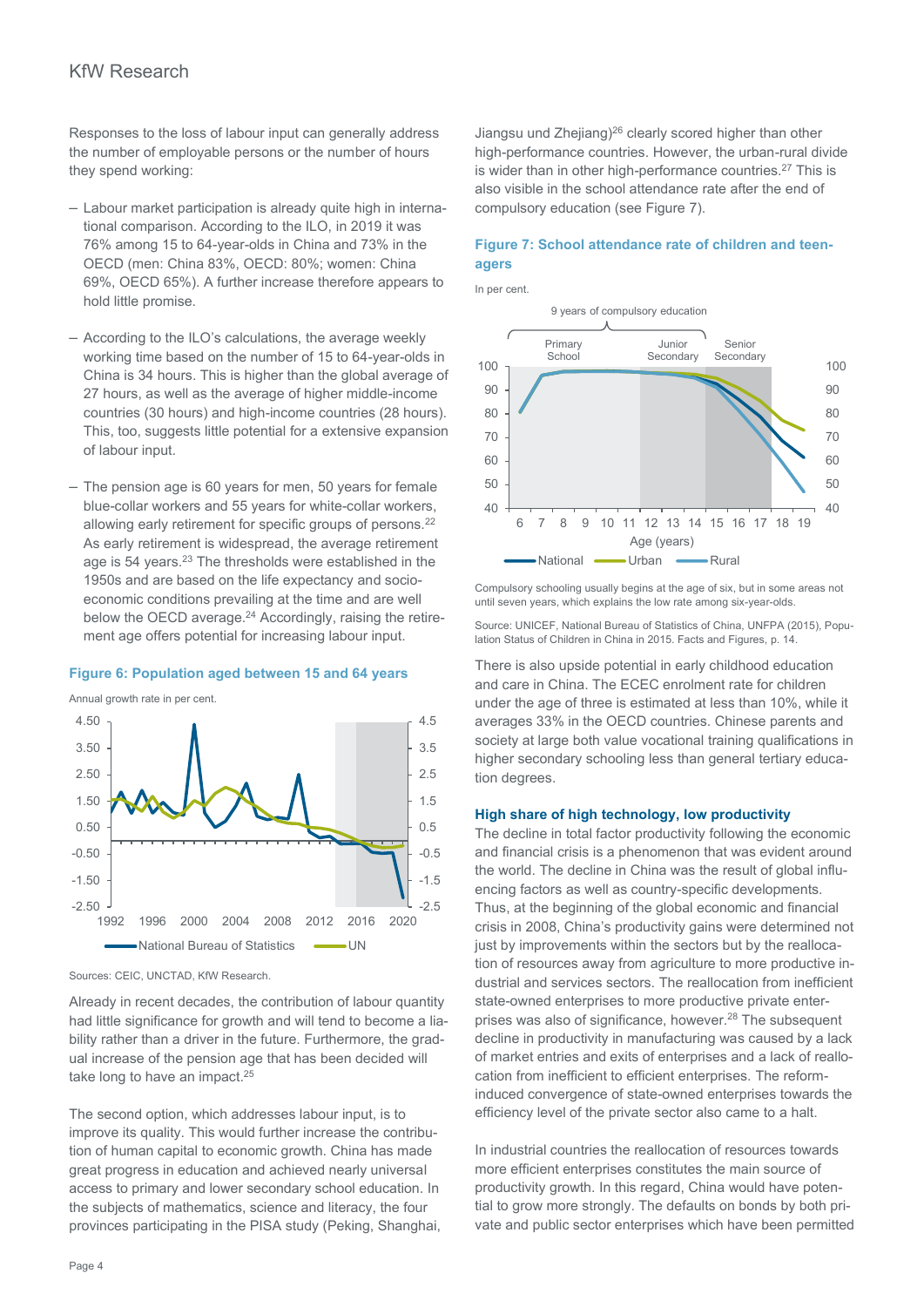since 2018 could definitely be rated as a sign that market forces are being given a stronger role in this area.

In general terms, however, China is pursuing the approach of aiming for productivity gains by strengthening innovation activity, even if the correlation between the two is not very robust.<sup>29</sup> This has been occurring under the Medium- and Long-Term Program for Science and Technology Development since 2006. The 13th and the current 14th five-year plan also emphasise the importance of research and development as well as innovation. Most recently, a 32-point vision was published according to which productivity is to be strengthened through industrial modernisation, further urbanisation and reforms.<sup>30</sup>

After all, China has already achieved the OECD level for the importance of high and medium technology in manufacturing (see Figure 8). In particular, achievements in e-commerce, FinTechs, high-speed trains, renewable energy and electric vehicles deserve to be emphasised. At the same time, total factor productivity is below OECD level and weak innovative capacity as well as low technological intensity and general efficiency have been noted even for high technology industrial sectors.

#### **Figure 8: Productivity level and importance of high-technology sectors**



Sources: Feenstra, R. C., Inklaar, R. and Timmer, M. P. (2015), The Next Generation of the Penn World Table', American Economic Review, 105(10), 3150–3182, available for download at [www.ggdc.net/pwt,](http://www.ggdc.net/pwt) Weltbank, KfW Research.

A major indicator of innovation input is expenditure on research and development (R&D). In 2019, China was below the OECD average of 2.5%, with 2.2% of GDP, while Germany recorded a significantly higher 3.2%.<sup>31</sup> At the same time, in China the greatest portion of this – 83% – goes into experimental R&D, the most intensely applied area. That is the highest percentage compared with the 36 countries for which data is available, with the average being around 64%.

The heavy orientation towards application and strong sector focus are also evident in foreign trade. China has a significant trade surplus in computers and electronic devices. This is also associated with a substantial global market share (see Figure 9).





Sources: OECD, KfW Research.

In other sectors such as pharmaceuticals, on the other hand, the balance is negative. And in general, the dependence on imported high-technology products – with the exception of computers and telecommunications devices – remains, where imports of such goods exceed exports.<sup>32</sup>

China therefore still needs to enhance its capacity in basic technologies. But this definitely does not mean that China's innovative capacity should be underestimated. The country is the number one higher middle-income country on the global innovation ranking, far ahead of all others. This ranking is higher than what would be in line with its level of development and rank 12 globally.<sup>33</sup> In an international comparison, China is particularly strong in the generation and diffusion of knowledge.

#### **Technological leadership would change export structure further**

China has added 43 new goods to its export portfolio since 2003 and over the past years its export growth has been driven primarily by electronics, electrical machinery and devices and industrial machinery.<sup>34</sup> The greater diversification of exports has now allowed the country to rise to 18th rank on the Economic Complexity Index (ECI).

Overall, China exports goods from all sectors with high productivity and its global market share of high and medium technology goods grew by two percentage points to 17% between 2016 and 2020. By comparison, Germany's global market share of these goods is 10%, one percentage point lower than five years ago. Compared with Germany, China is particularly strong in the segment of electronic and electrical goods (see Figure 10). Germany, in turn, has an advantage in motor vehicles and vehicle parts as well as other high technology goods such as, among others, pharmaceutical products, aircraft and spacecraft and optical instruments and devices. Both countries have relatively similar global market shares in many categories of mechanical engineering and process manufactures<sup>35</sup>.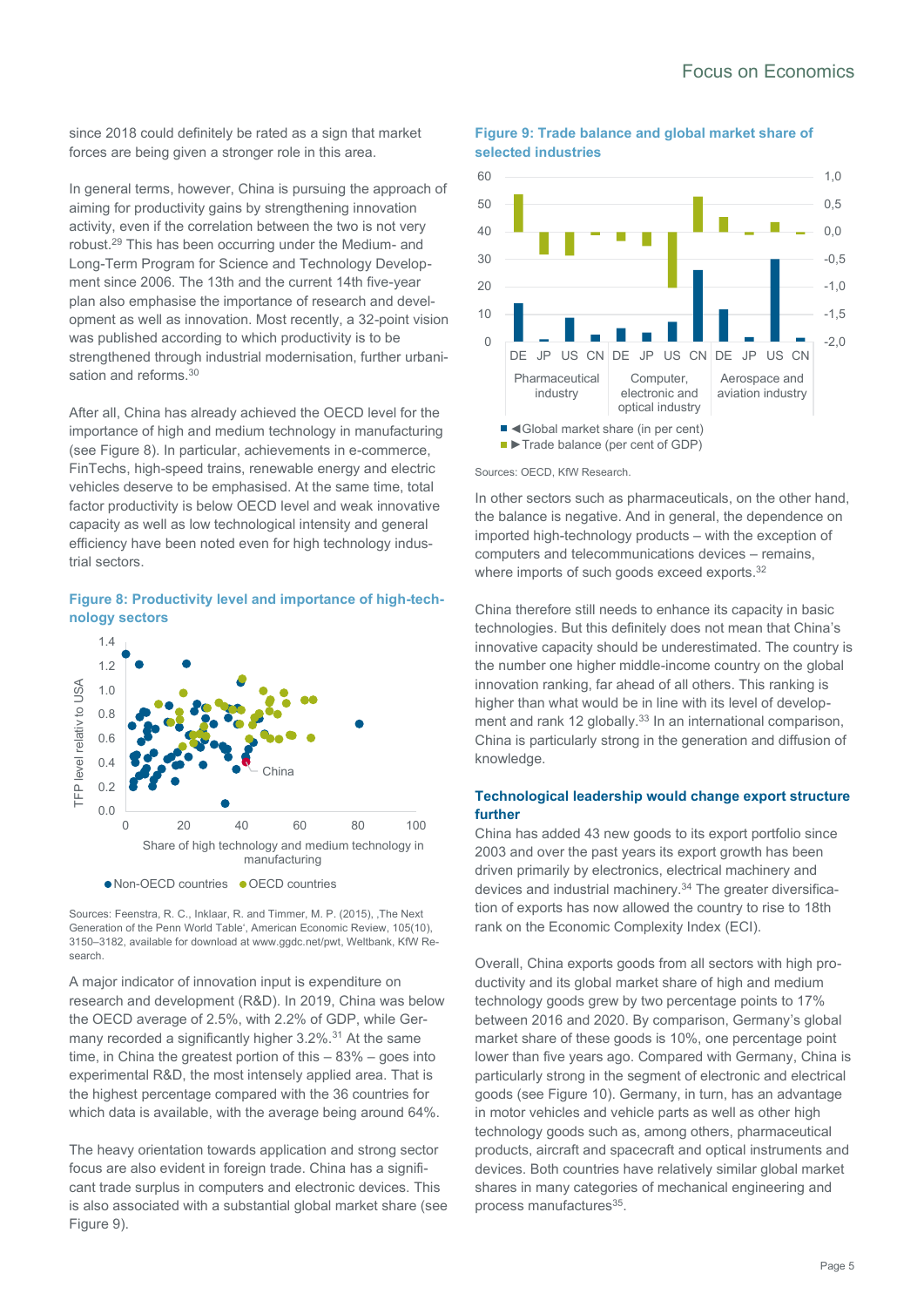#### **Figure 10: Exports of high medium technology products**

Global market shares without respective target country China and Germany in per cent, size of circles: global export value in 2019



**High technology manufactures: electronic and electrical**

Other products: (veterinary) medicines, pharmaceuticals, turbines, aircraft and spacecraft, optical instruments, measuring, analysis and inspection devices photographic equipment.

Sources: UNCTAD, KfW Research.

Another consequence is increased competition between European and Chinese exporters, for example in Latin American target markets, particularly in the areas of electrical machinery and motor vehicles.<sup>36</sup> The quality of export goods used to make a difference, with industrialised countries performing better. The competitive pressure from the identical export structure of the countries therefore fell into perspective when the vertical value chain links were included in the assessment. In principle, technological progress and productivity gains can shift the comparative advantages between countries.<sup>37</sup>

If China modifies its production structure and becomes more active in more highly productive economic sectors, that has the potential to redistribute the flow of trading profits from industrialised countries such as Germany to China, which would then also have negative effects on per-capita income in Germany.

Among other things, the segment of industrial machinery along with optical and medical equipment has been identified as a potential starting point for China's further export diversification.<sup>38</sup> Germany has an above-average share of global exports in many categories of machinery and equipment. This applies in particular to printing and bookbinding machines and machine tools for the removal of all kinds of materials. For some of these products, China's global market share is also above average already. Looking ahead, if China opts to not focus solely on technologies of the future, more competition from China can probably be expected in these areas too, merely because of the path dependency of development. <sup>39</sup> For optical instruments and devices, however, China already has a strong comparative advantage over Germany.

#### **Outlook**

The Chinese economy had initially recovered swiftly from the coronavirus crisis and was one of the few major economies to achieve a positive growth rate in the year 2020. That prompted policymakers to roll back economic stimulus measures and swiftly resume the fight against financial vulnerabilities. In addition to the described longer-term growth targets, they are also seeking to establish a more equitable distribution of wealth and achieve climate action and environmental targets.

In other words, the list of reform and regulatory projects is long. So it is perfectly plausible to expect friction in their implementation. The approach taken by China's economic policymakers to more strongly regulate the construction and real estate sector is therefore also being watched closely at international level. After all, major policy mistakes in this area could create substantial international spillover effects. A further current trend is that the strict implementation of emission thresholds and energy consumption targets – in combination with energy shortages – has led to energy rationing in energy-intensive sectors. These include, among others, steel and, more broadly, metal production, cement production and textile production, where China commands significant global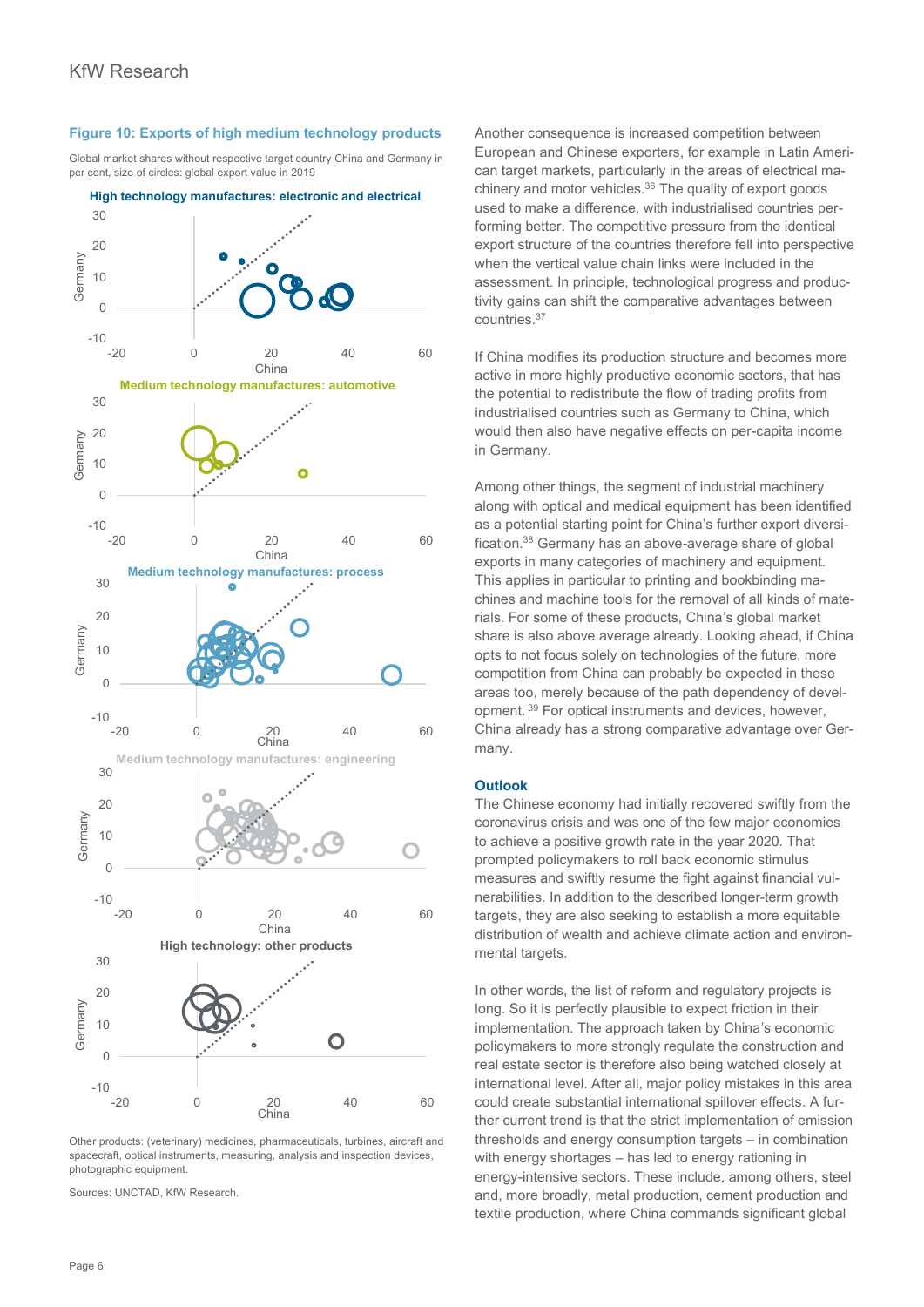market shares. It is to be expected that this will additionally disrupt already strained international value chains.

The goal of promoting the development of domestic technology will also have international ramifications. From the perspective of China's policymakers, technological leadership is expressed by setting standards.<sup>40</sup> The research project China Standards 2035 formulates the recommendation of developing a Chinese standardisation strategy with one standard of national relevance and another standard of global relevance. Stronger influence on international standardisation can therefore be expected, which is likely to favour demand for Chinese technologies.<sup>41</sup> These aspirations are reflected in, for example, the emergence of new market players from China with declarations of patent families for 5G technology.<sup>42</sup> It is possible that these patent declarations will lead to such patents, which would then have to be used and applied in the implementation of the 5G standard.

As capital will likely contribute increasingly less to economic growth in coming years, it will be necessary to achieve productivity gains and, consequently, upgrade the skills and abilities of workers. In the pursuit of this goal, improving the productivity growth rate is a noble undertaking. China is currently focusing on achieving this through state guidelines and regulations on technological development and innovation

activity, including the automation of factories and the development of urban mega-clusters.<sup>43</sup> What also needs to be considered, however, is that innovation and technological diffusion are also necessary outside the high-technology manufacturing domain to drive forward productivity growth across the economy as a whole. Complementary reforms to support competition and improve the allocation of resources are further starting points for improving overall production efficiency.

Irrespective of whether China succeeds in speeding up overall productivity growth, it will continue to sell its products in the global market. The heavy emphasis on selected technologies and the promotion of innovative activity under the current direction of China's economic policy suggest that the country will expand its exports in high and medium technology – at least in selected segments. This is relevant for countries such as Germany, especially in areas in which it has had a comparative advantage so far, or in which comparable market shares indicate that international competition has not yet chosen a clear winner. German enterprises also have to rely on the framework set by policymakers in order to be able to face up to this increased competition. This applies on the one hand to supporting innovation in Germany and on the other hand - with all the associated difficulties - to working toward a level playing field internationally.

<sup>1</sup> Bloomberg News (2020), Xi says Economy can double size as China lays out ambitious plan, 3.11.2020[, https://www.bloomberg.com/news/articles/2020-11-03/china-s-xi-says-economy](https://www.bloomberg.com/news/articles/2020-11-03/china-s-xi-says-economy-can-double-in-size-by-2035)[can-double-in-size-by-2035,](https://www.bloomberg.com/news/articles/2020-11-03/china-s-xi-says-economy-can-double-in-size-by-2035)

<sup>2</sup> World Bank (2020), From Recovery to Rebalancing: China's Economy in 2021, China Economic Update, December 2020, https://openknowledge.worldbank.org/handle/10986/35014 License: CC BY 3.0 IGO.

3 IMF (2020) People's Republic of China Staff Report for the 2020 Article IV Consultation, 02 December 2020.

<sup>4</sup> an de Meulen, P. and Schmidt, T. (2013), Von der Euroeinführung zur Schuldenkrise: Ergebnisse einer Wachstumszerlegung für ausgewählte Länder des Euroraums, Vierteljahrshefte zur Wirtschaftsforschung (From euro introduction to debt crisis: Findings of growth accounting for selected euro area countries - our title translation, in German only), Quarterly Journals of Economic Research, vol. 82, issue 2, 77-96[, http://dx.doi.org/10.3790/vjh.82.2.77.](http://dx.doi.org/10.3790/vjh.82.2.77)

<sup>5</sup> Inklaar, R., Woltjer, P. and Albarrán, D. G. (2019), The Composition of Capital and Cross-country Productivity Comparisons[, International Productivity Monitor,](https://ideas.repec.org/s/sls/ipmsls.html) Centre for the Study of Living Standards, 36, 34-52. Using capital stock to determine the growth contribution of capital yields similar values for both periods.

<sup>6</sup> Mano, R. C. and Zhang, J. (2018), China's Rebalancing: Recent Progress, Prospects and Policies, IMF Working Paper No. WP/18/243.

<sup>7</sup> OECD (2018), PISA 2018 Results, Country Note – China.

<sup>8</sup> Hammer, A. B. and Yusuf, S. (2020), Is China In A High-Tech, Low-Productivity Trap?[, United States International Trade Commission Office of Economics](https://www.google.de/search?tbo=p&tbm=bks&q=inauthor:%22United+States+International+Trade+Commission+Office+of+Economics%22&source=gbs_metadata_r&cad=2) Working Paper, 2020–07–B.

9 Brandt, L. et al (2020), China's Productivity Slowdown and Future Growth Potential, World Bank, Policy Research Working Paper No. 9298.

<sup>10</sup> Alternatively, if the investment-to-GDP ratio is calculated on the basis of fixed capital expenditure reported by the Chinese Bureau of Statistics, it climbs to a peak of 81% in 2015/2016. The discrepancy in the data may be due in part to the very broad definition of fixed capital expenditure, which unlike gross fixed capital formation also includes real estate purchases, purchases of second-hand plant and equipment as well as mergers and acquisitions. The different ways of recording large infrastructure investment extending over several years will also have an impact. Borst, N. (2011), How Should We Measure Investment in China?, PIIE China Economy Watch, August 29, 2011[, https://www.piie.com/blogs/china-economic-watch/how-should-we-measure](https://www.piie.com/blogs/china-economic-watch/how-should-we-measure-investment-china)[investment-china](https://www.piie.com/blogs/china-economic-watch/how-should-we-measure-investment-china)*,* Holz, C.A. (2020), Understanding PRC Investment Statistics, CESifo Working Paper No. 8110.

<sup>11</sup> Brandt, L. et al (2020), China's Productivity Slowdown and Future Growth Potential, World Bank, Policy Research Working Paper No. 9298.; Herd, R. (2020), Estimating Capital Formation and Capital Stock by Economic Sector in China: The Implications for Productivity Growth, World Bank Policy Research Working Paper No. 9317.

<sup>12</sup> Brandt, L. et al (2020), China's Productivity Slowdown and Future Growth Potential, World Bank, Policy Research Working Paper No. 9298; Herd, R. (2020), Estimating Capital Formation and Capital Stock by Economic Sector in China: The Implications for Productivity Growth, World Bank Policy Research Working Paper No. 0317

<sup>13</sup> World Bank Group, and the Development Research Center of the State Council, P. R. China. 2019. Innovative China: New Drivers of Growth. Washington, DC: World Bank. DOI: 10.1596/978-1-4648-1335-1;Holz, C.A. (2015), Is excessive domestic investment hurting China?, merics Mercator Institute for China Studies China Monitor No. 29; Hu, B. et al. (2020), A Study of the Mechanism of Government Intervention on Excess Capacity Through the Enterprise Overinvestment in China, Global Journal of Emerging Market Economies, 12, 2[, https://doi.org/10.1177/0974910120919347.](https://doi.org/10.1177%2F0974910120919347)

14 The state media mentioned 21 industries, including steel, aluminium, cement, shipbuilding, energy generation, heavy machinery construction, solar panels, wind turbines, construction machinery, chemicals, textiles, paper, glass, shipping and petroleum refining. Bello, W. (2020), China'[s Economy is powerful, but deeply vulnerable,](https://fpif.org/chinas-economy-is-powerful-but-deeply-vulnerable/) Foreign Policy in Focus, February 13, 2020.

<sup>15</sup> Chen, L. et al. (2018), China's Capacity Reduction Reform and Its Impact on Producer Prices, IMF Working Paper No. 18/216.